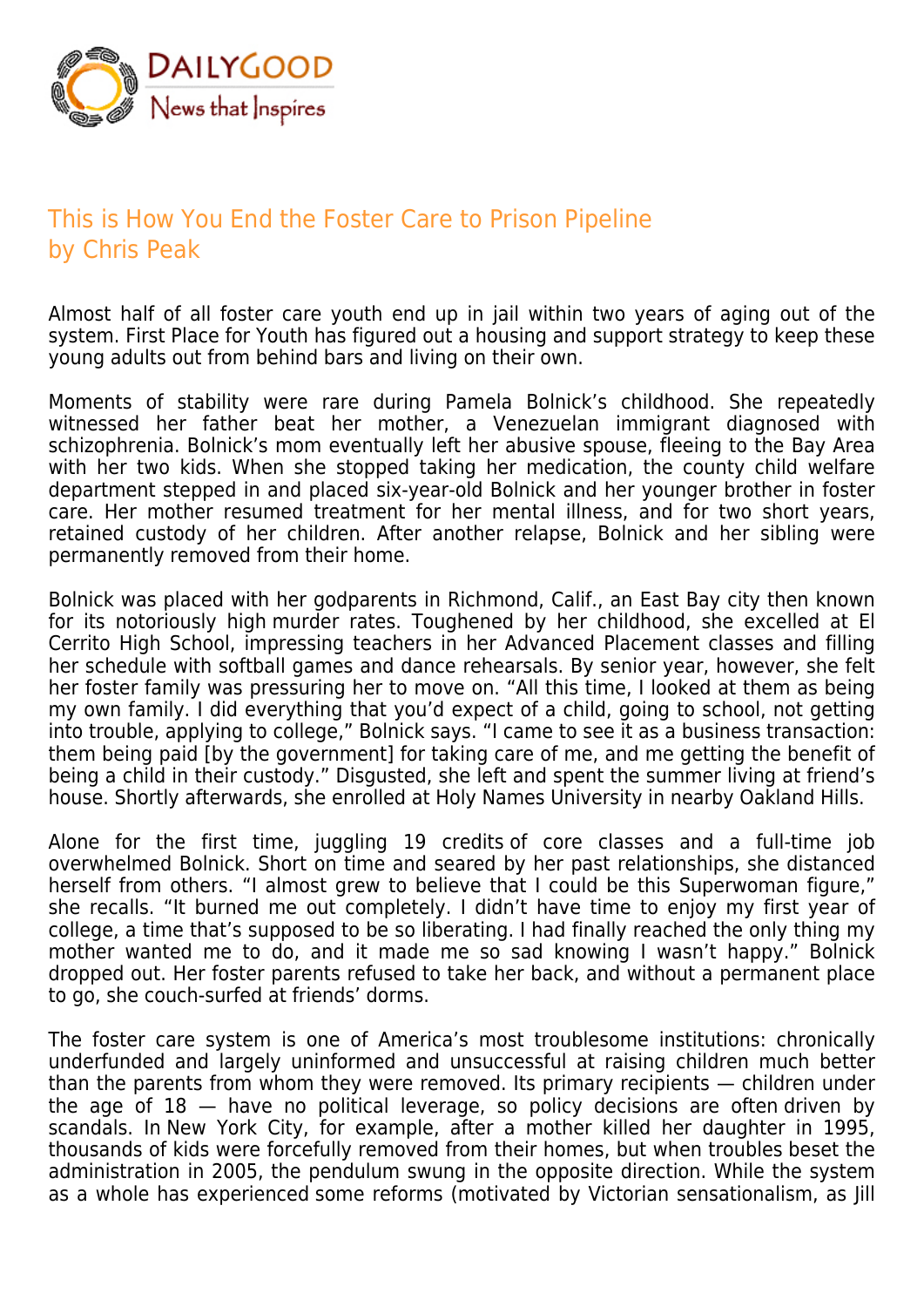Lepore documents in The New Yorker), a subset of its population gets little attention: those who "age out" of the system.

Each year in California, several thousand youth exit foster care immediately upon turning 21 years old. (Previously emancipated at 18, youth care was extended by a 2012 state law.) Longitudinal studies by researchers from University of Chicago's Chapin Hall Center for Children found that 24 percent of youth were homeless after exiting the system and nearly half had been incarcerated within two years. Perhaps most shockingly, 77 percent of the young women reported a pregnancy, risking another generation reentering the system.

While other children can mature gradually, relying on their parents for emotional advice or a bit of extra cash, these youth are entirely on their own. Amy Lemley, a former case manager at a group home for foster youth in Boston, remembers teenagers celebrating their 18th birthdays by stuffing their few belongings into a backpack and saying goodbye. "We kind of looked the other way and pretended that it was going to work out, but we knew that it wasn't," she says. Recognizing that these kids needed help transitioning into adulthood, Lemley enrolled in a public policy graduate program at the University of California, Berkeley, and with her classmate and "kindred spirit" Deanne Pearn, the women founded an organization in 1999 to provide that support.

Headquartered in Oakland, Calif., First Place for Youth provides emancipated youth in five Bay Area counties and Los Angeles with their very first apartment, covering both the security deposit and the monthly rental fees. Last year, 464 youth moved into these residences. Most stay in the program for around 18 months; some kids drop in for 30 days, while others stay for three years, current First Place for Youth CEO Sam Cobbs says. Before exiting, the organization assists the young adults meet four main goals: find stable employment, locate housing that matches their income, complete two semesters of community college or a certificate program and, finally, achieve "healthy living," which means avoiding arrests, unintended pregnancies and substance abuse.

First Place for Youth CEO Sam Cobb.Photo courtesy of First Place for Youth

The program's scope wasn't always so large. The way Lemley originally envisioned it, housing would be enough. But after realizing that some First Place participants couldn't read, she quickly pivoted, including educational and career services as well. Targeting a group that's significantly behind their peers, First Place's goals are modest. "I can tell you, we don't have anybody at Goldman Sachs," Claudia Miller, the group's spokeswoman says. Instead, it aims for participants to land jobs that provide a livable wage, like a paralegal, nurse or solar panel installer. A full 86 percent obtain employment, and 91 percent attend college. (The program did not provide numbers on how many complete their education.)

"This program is not a handout; it is a hand up," Cobbs says. "What we're doing is trying to help you understand and make choices so that you can provide for yourself. You have to meet us, if not halfway, at least 30 percent, and invest in your own future. Which I think is one of the reasons it's such a big success: it depends on them."

Bolnick heard about First Place for Youth through a college counselor, who advised her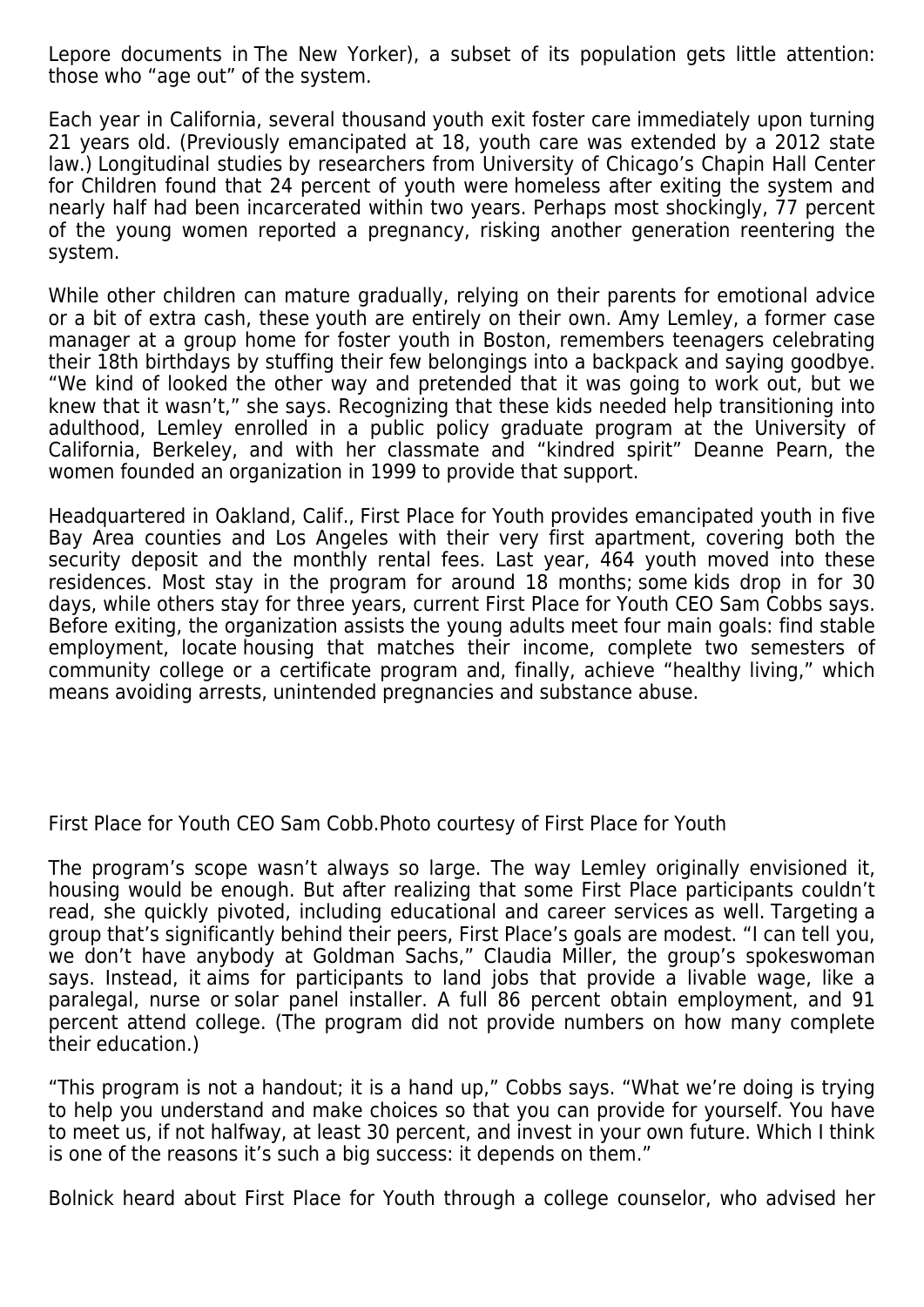that the program could provide her with the financial and emotional support she needed. Feeling like she was "working to live each day," Bolnick initially signed up for just classes. But after dropping out of Holy Names University, experiencing a brief period of homelessness and crashing with friends for a bit, she moved into housing provided by First Place.

The transition wasn't always easy. Like in her dorm room, she shared the space (a two-bedroom apartment in San Leandro, Calif.) with another teenager, this time a foster youth who'd faced her own hardships. At first, the pair bonded, but soon Bolnick felt that her roommate began to shirk responsibilities, hanging around at home and smoking pot and cigarettes, even after she found out she was pregnant. "It literally put a flash of light in front of me, knowing there are kids out there who don't even want to make a difference in their life," she says. The environment became so tense that Bolnick couldn't take it anymore and had to move to another apartment. There, Bolnick found another First Place participant who became like "a little sister to me."

It's a result that can't be quantified, but Bolnick says First Place provided a community that understood her. After losing both parents (her father left the picture when the family moved to California, and her mother committed suicide) and then feeling betrayed by her foster family, Bolnick learned to distance herself from those closest to her. Before getting to First Place, she didn't express any emotions related to her upbringing. She couldn't tell her little brother how scared she was for fear of traumatizing him, and she kept her biological parents a secret through high school so that her friends wouldn't pity her. Getting to know other emancipated youth at First Place helped her, Bolnick says, not because they necessarily knew the specifics of her story, but because each of them had a similar experience to share. Up until her early 20s, she says she never knew what it was like to cry. When asked what the rush of emotions feels like now, Bolnick says simply, "I appreciate it."

Foster youth "have completely normal behavior," Cobbs says, "and what I mean by that is, if you are moved nine times, then you probably wouldn't establish relationships really quickly. It is normal behavior to protect yourself from building intimate relationships, because every time you get attached, you get hurt. It's abnormal not to do that."

Pamela Bolnick in her current apartment.Photo courtesy of First Place for Youth

Today, Bolnick pays for her own apartment near Oakland, where she bikes and reads by Lake Merritt. She's working full-time as an assistant manager for a high-end fashion company, and she's saved enough money to take a two-week trip to Venezuela to meet her mother's family. Within the next year, she plans to complete her last semester of community college and apply to U.C. Berkeley, where she's planning to major in biophysics (the next step towards her goal of practicing pediatric neurosurgery) and minor in sociology (a way to understand where she's been and what she's faced). She spoke to NationSwell, she confessed, partially because she wanted to hear more about the neighborhood around New York University in downtown Manhattan where she plans to go to medical school. But she also mentioned she wanted to talk because she feels she has an important story to share — one that has a brighter ending than her mother's.

Why was Bolnick able to beat the odds? Some of the latest scientific research on trauma